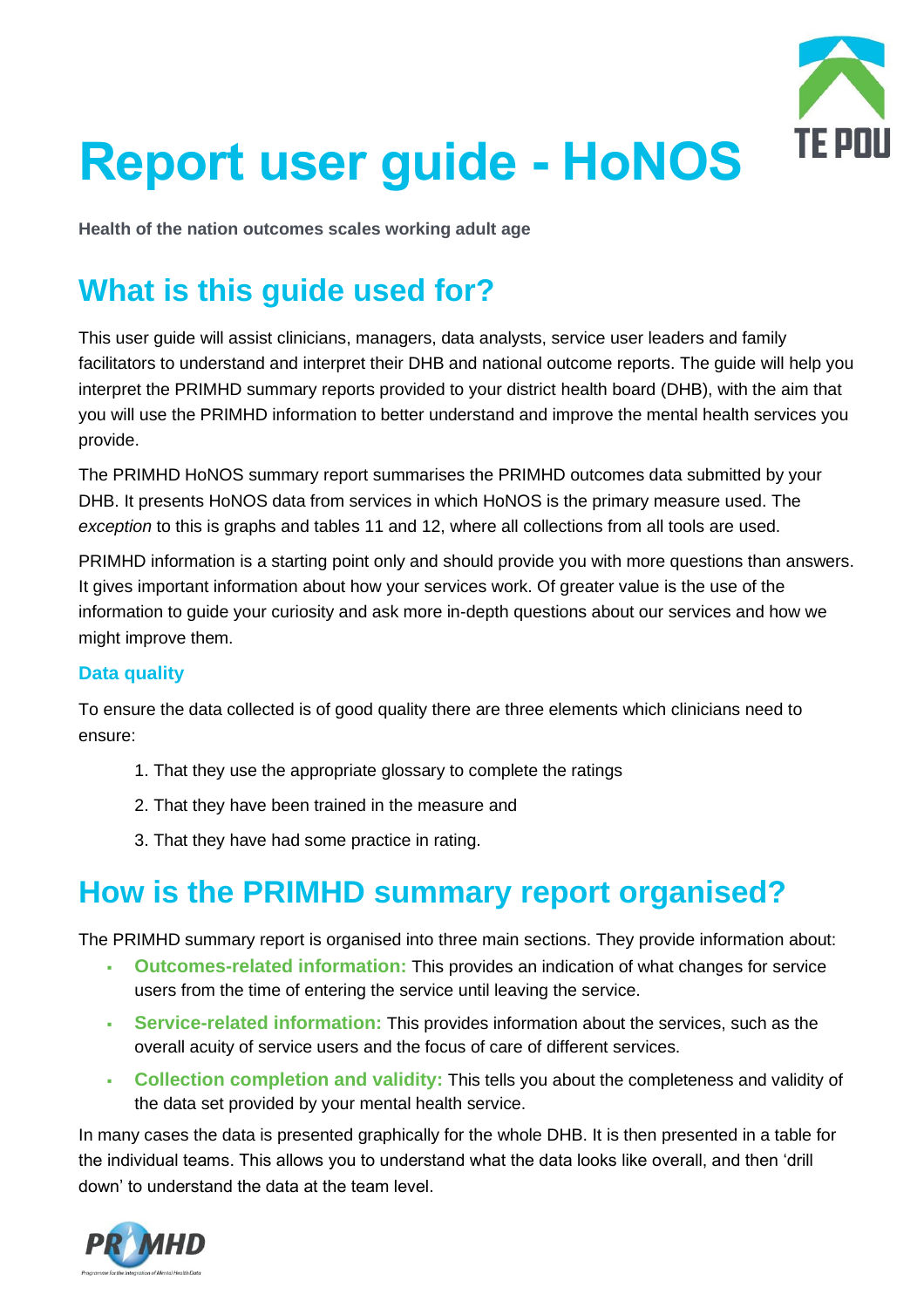### **Outcomes – changes in service user status**

**Graph and Table 1: Average HoNOS total score (12 items<sup>1</sup> ) by collection type.**

**What this information shows:** This graph and table shows the average HoNOS total score for different collection types. For community services, discharges to an inpatient setting are excluded.

**Interpretation:** Higher HoNOS scores tend to indicate higher levels of symptoms, distress, and dysfunction associated with mental health difficulties. The greater the difference between the admission and discharge HoNOS total score, and the lower the discharge HoNOS total scores, the better the outcomes achieved by service users. For practical reasons, this report compares service users admitted in the current period with those discharged in the current period. Click [here](#page-7-0) for further discussion about this approach.

**Why is this useful?** The total score of the HoNOS is a widely used measure of severity of mental health difficulties and the distress and disability it causes. The difference between the HoNOS scores at admission and discharge can be treated as an indication of the average outcome achieved by service users (given the assumptions discussed [here\)](#page-7-0).

#### **Graph and Table 2: Difference in HoNOS total score (12 items) for matched pairs by pair type and setting.**

**What this information shows:** When two outcome collections for the same tangata whai ora and setting are matched together to make a pair which ends in the period.

For admission to first review and review to review the pair has a criteria between 60 and 120 days. For admission to discharge it can be of any length though there must be two days between admission and discharge for inpatient and 14 days for community. The result shows the difference for a matched pair between the start and end total score. It is grouped into three groups: improvement = change of total score of 4 or more, no significant change = change of total score -3 to 3 and deterioration = change of total score -4 or less. The change of 4



In this graph the top of the bar marks the average score. The lines above and below the scores mark the [confidence intervals,](#page-7-0) which are used to explore whether apparent differences between averages are likely to be statistically significant.



These graphs are a stacked bar chart looking at the distribution of matched pairs for each pair type. The three categories add to 100%.

<sup>&</sup>lt;sup>1</sup> Please note the terms 'Scale' and 'Item' are used interchangeably.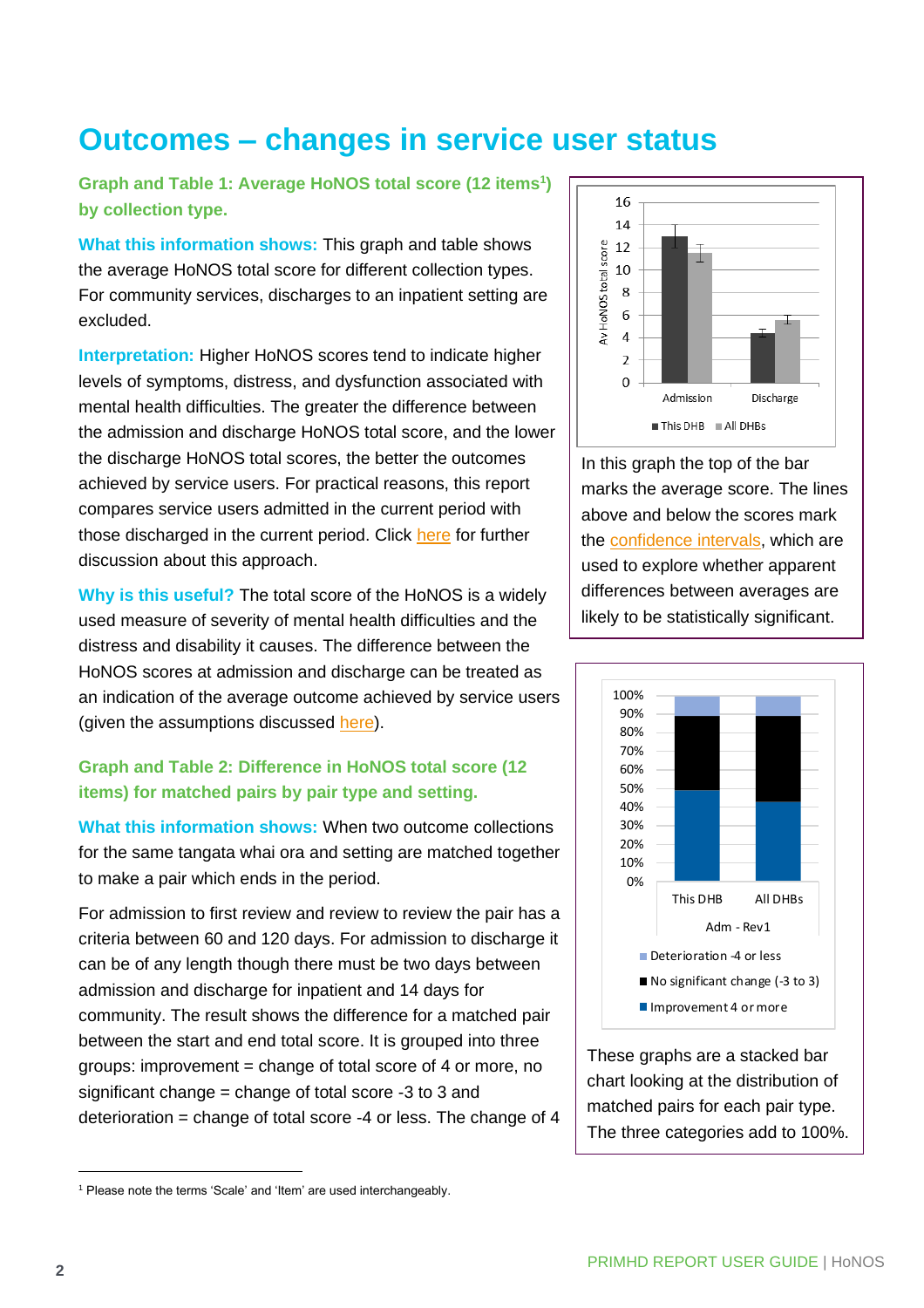was chosen as it would be statistically significant change for community (using an effect size calculation). The value of 4 was used for inpatient for consistency.

**Interpretation:** Dark blue band indicates percentage improvement within the given time period, while black band indicates no significant change and light blue deterioration. The aim of care is to improve tangata whai ora outcomes. The matched pairs of community admission to discharge no further care and inpatient admission to discharge should show more improvement. For the other matched pair types we would not always expect as much improvement, though improvement is positive.

**Why is this useful?** If the improvement in your DHB is better than the national average it could show you are doing something right.

**Graph and Table 3: Average number of clinically significant HoNOS items by collection type.**

**What this information shows:** This graph and table show the average number of items per service user that were in the clinical range (explained right) at admission and discharge. It also shows the average for all DHBs.

Note that this variable only indicates changes between the clinical and non-clinical range and doesn't reflect changes within the clinical range, for instance, from severe (score 4) to mild (score 2). This may also be very relevant.

**Interpretation:** A larger number of items in the clinical range tend to indicate higher levels of symptoms, distress and dysfunction associated with mental health difficulties. The greater the difference between the admission and discharge, and the lower the discharge value, the better the outcomes achieved by the service user.

**Why is this useful?** This provides another way (like the HoNOS total score) of exploring the outcomes achieved by service users. No one measure will capture all aspects of outcomes, but this one is quite useful as the transition of HoNOS ratings from the clinical to the non-clinical range tends to indicate clinically significant change, so the use of this variable may be particularly clinically meaningful.



Each HoNOS item rates symptom or dysfunction related to mental health difficulties, or a factor that may influence the severity of mental health difficulties. All items are scored 0 to 4, with the scores corresponding to the descriptors above and scores 2 to 4 corresponding to difficulties in the clinical range.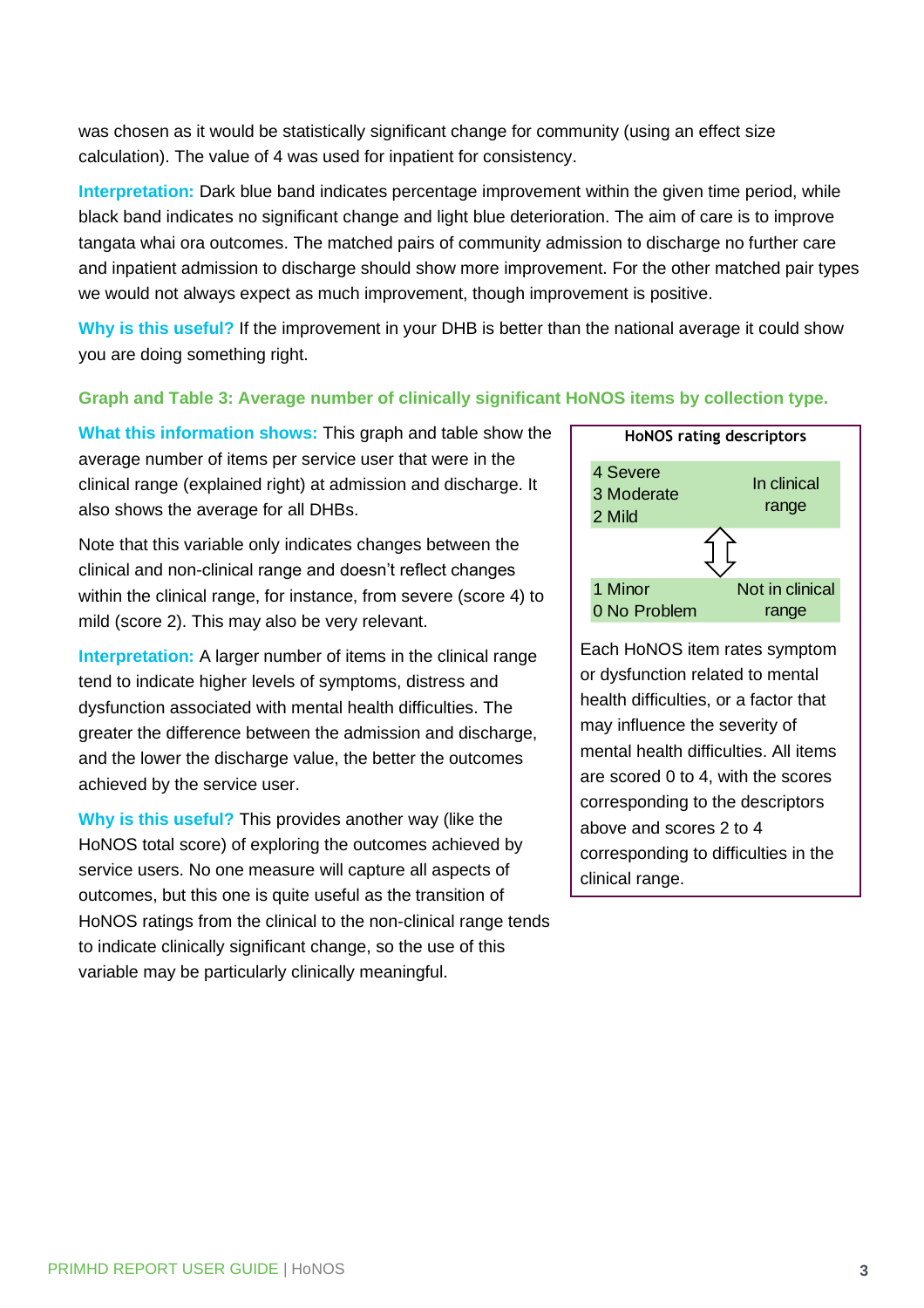**Graph 4: Average number of clinically significant HoNOS items at admission, discharge by ethnic group.**

**What this information shows:** This graph focuses on the outcome achieved by service users from different ethnic groups.

**Interpretation:** A larger difference between admission and discharge, and a smaller average at discharge suggests better outcome. Confidence intervals can be used to assess if differences between average ratings for different ethnicities are significantly different. See further discussion [here.](#page-7-0)

**Why is this useful?** This can help to identify ethnic groups for who improved approaches or additional resources would be particularly helpful to assist with achieving equitable outcomes, and to identify services that achieve good outcomes with particular ethnic groups so their approach can be studied and transferred.

#### **Graph and Table 5a, 5b: Percentage of collections in clinical range on each HoNOS item.**

**What this information shows:** These graphs and tables show the percentage of service users who score in the clinical range (ie scores of 2 to 4) for each of the HoNOS items. Graph and Table 5a present data at admission and discharge by team, so it can be used to explore service outcomes. Graph and Table 5b present data at review by team, so it can be used to explore service outcomes.

**Interpretation:** The longer the bar on the graph, the larger the proportion of service users who are in the clinical range on the particular HoNOS item. These graphs and tables can be used to explore several important issues, including:

- **1. The difficulties faced by service users:** The larger the percentage, the greater the number of service users facing the kind of difficulty reflected by the item. Therefore, the data gives you a profile of the types of difficulties faced by service users and consequently is as a form of needs assessment (Graph and Table 5a & 5b).
- **2. The outcomes that service users achieve:** The difference in percentage (or length of the bar on the graphs) between admission and discharge indicates how much change has occurred for service users. The greater the reduction between admission and discharge, and the smaller the percentage at discharge, the better the outcome (Graph and Table 5a).

**How this is useful?** This information can assist decision making about several important issues, including:

- **1. Identifying high needs:** Items that have a higher percentage in the clinical range indicate areas of common difficulty for service users. This information may be useful for informing decisions about the kinds of resources and the kinds of activities needed to address the difficulties that service user's face.
- **2. Identifying what improves and what doesn't improve:** Items that show a substantial decrease in percentage from admission to discharge suggest the service is effective in helping people to change that difficulty. Items that show little change, or an increase in percentage, suggest that the service is not successful in assisting with that difficulty. This information may be useful for informing decisions about the areas for which initiatives are most needed to improve the outcomes for service users.
- **3. Variation between services:** Comparing the outcomes of service users in different services can assist services to learn from each other. Variations between services are due to at least two kinds of factors:
	- (a) variations due to differences in the 'mix' of service users of the different services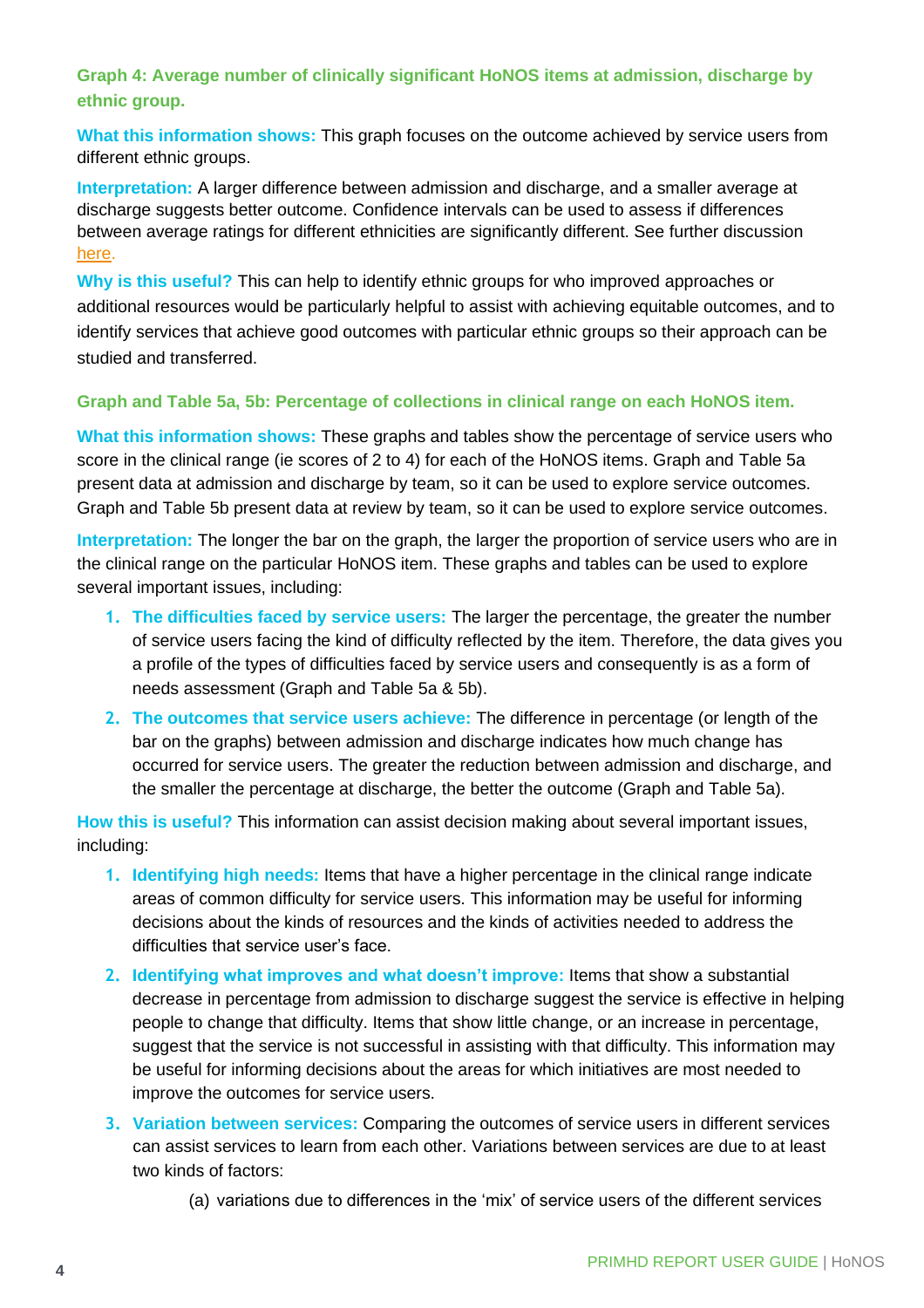(b) variations due to differences in what the services do.

This means that a service showing better outcomes may not necessarily be operating better. However, if we can get beyond the defensiveness that assumes that different outcomes are due to service user differences, we can explore variations in what the services do that may explain better outcomes and provide a vehicle to share helpful practice insights.

#### **Graph 6: Index of severity ratings by collection type.**

**What this information shows:** The index of severity is a measure of outcome in which different levels of acuity are defined by the items in the clinical range for the first 10 HoNOS items (definition shown right). These data are presented as a stacked bar graph, showing the percentage of service users at each level. Data for all DHBs is also presented in the graph.

**Interpretation:** Darker bars indicate higher overall level of severity. More positive outcome is shown by larger decrease in darker sections of bar between admission and discharge.

| Index of severity categories (first 10 items) |  |  |
|-----------------------------------------------|--|--|
|-----------------------------------------------|--|--|

| Sub-clinical | All items with score of 0<br>or <sub>1</sub> |
|--------------|----------------------------------------------|
| Mild         | At least one item with a<br>score of 2       |
| Moderate     | <b>One</b> item with a score of<br>$3$ or 4  |
| Severe       | At least two items with a<br>score of 3 or 4 |

**Why is this useful?** This provides another way of exploring the outcomes achieved by service users and can be helpful in comparing the acuity of the caseloads of different teams, etc.

### **Other measures of service activity**

#### **Graph and Table 7: Index of severity by team.**

**What this information shows:** This graph and table shows the percentage of service users in each index of severity category (see Graph 6 for description) for each service.

**Interpretation:** The longer and darker the line is the higher the overall acuity of the service users in that service. The acuity of the caseload for different teams will vary depending on the types of service users served by different teams, but similar teams could be expected to have similar acuity levels.

**How is this helpful?** This graph and table provides a general measure of the overall acuity of the caseload of different services.

#### **Graph and Table 8: Collections with no HoNOS items in clinical range**

**What this information shows:** This graph and table shows the proportion of collections undertaken for which no items were scored in the clinical range (no items scoring >1).

**Interpretation:** Teams that have a higher proportion of these service users (longer and darker bar) *may* be retaining more service users for whom a mental health service may no longer be the optimal service.

**How is this helpful?** There may be good reasons why a service user who does not score in the clinical range in any items, in a particular HoNOS collection, should continue to access that service. However, it may also be an indication that a mental health service is no longer optimal for them. This data may assist with exploring whether any of these service users could be discharged or transferred to other services.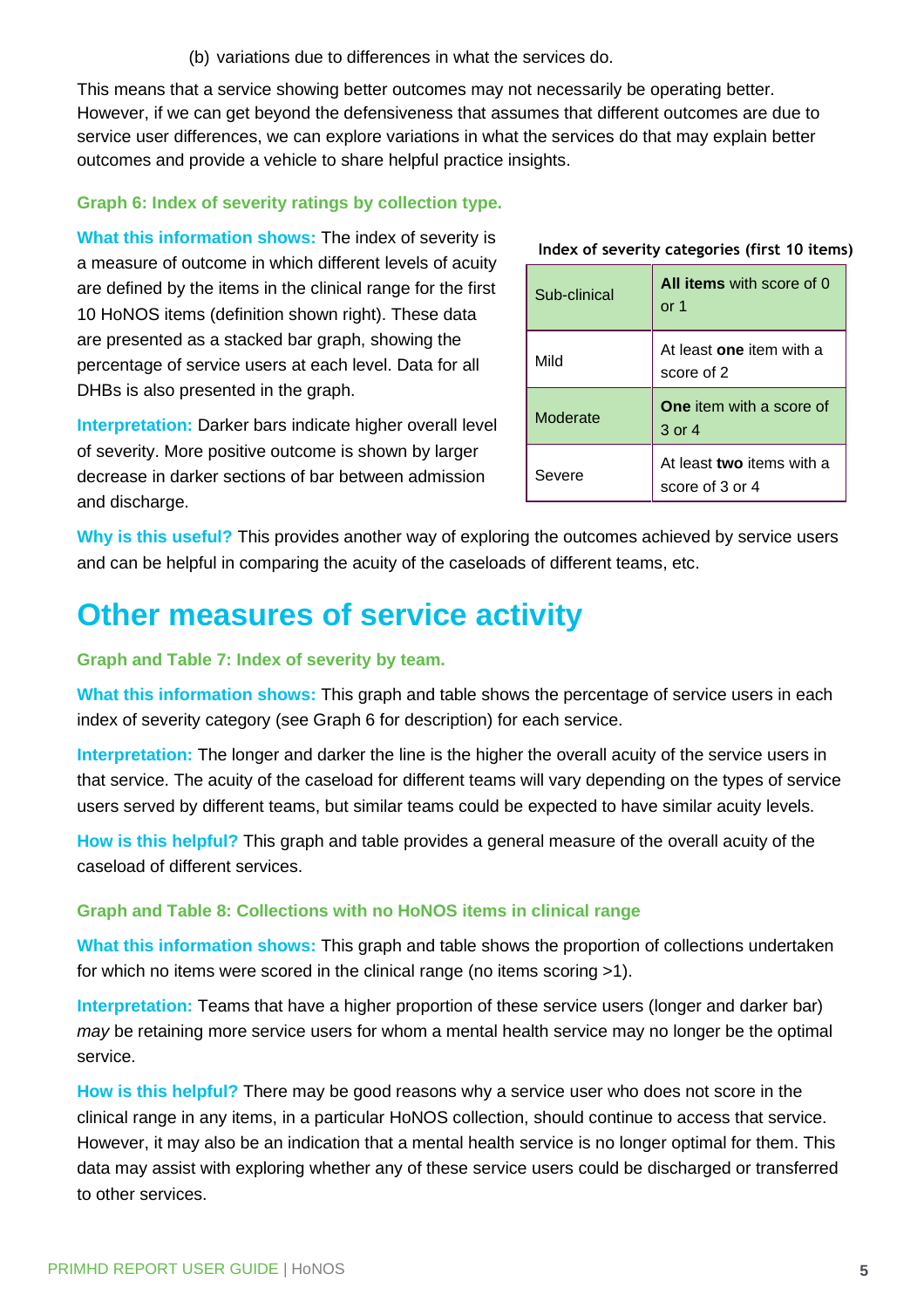#### **Graph and Table 9: Focus of care categories**

**What this information shows:** This graph and table shows the percentage of review collections rated with each of the focus of care categories. Data for your DHB is compared with the previous period, and with all DHBs for the current period.

**Interpretation:** The optimal percentages for the different focus of care categories will depend on the purpose of the service and the nature of its service users. However, a service that is moving towards a more recovery-focused approach may have an increasing proportion of Functional Gain and a lower proportion of Maintenance focus of care episodes over time. A longer, darker line may indicate more intensive activity by the team, but this should be treated as tentative.

**How is this useful?** The focus of care mix appropriate for different services may be highly variable, but focus of care may help inform services to move towards more recovery focused approaches.

#### **Graph and Table 10: HoNOS total score review collections by focus of care.**

**What this information shows:** This graph and table show the average total HoNOS score for different focus of care categories for Review collections. Data is shown for your DHB and for all DHBs. Confidence intervals are shown by error bars.

**Interpretation:** A longer bar indicates a higher average level of acuity as measured by the HoNOS. If the confidence intervals for two averages do not overlap, they are considered significantly different. While there may be considerable variation, a pattern like the graph to the right, with a decrease in total HoNOS score from 'Acute' focus of care to 'Maintenance' focus of care might be expected.

**How is this useful?** If the pattern opposite is not observed, exploration of the use of the focus of care rating and of work patterns may be valuable.

#### **Focus of care categories**

| <b>Maintenance</b>           | Primary goal<br>maintenance of<br>current level of<br>function                |
|------------------------------|-------------------------------------------------------------------------------|
| <b>Intensive</b><br>extended | service user not<br>acutely unwell, but in<br>need of high levels of<br>input |
| <b>Functional gain</b>       | intensive efforts being                                                       |
|                              | made to assist the<br>service user to<br>achieve improved<br>function         |

**Focus of care** is rated at the end of the period and characterises the activity undertaken during the period to meet the service user's needs. The four 'Focus of Care' categories reflect a combination of the goals of care and to some extent the intensity of effort applied.

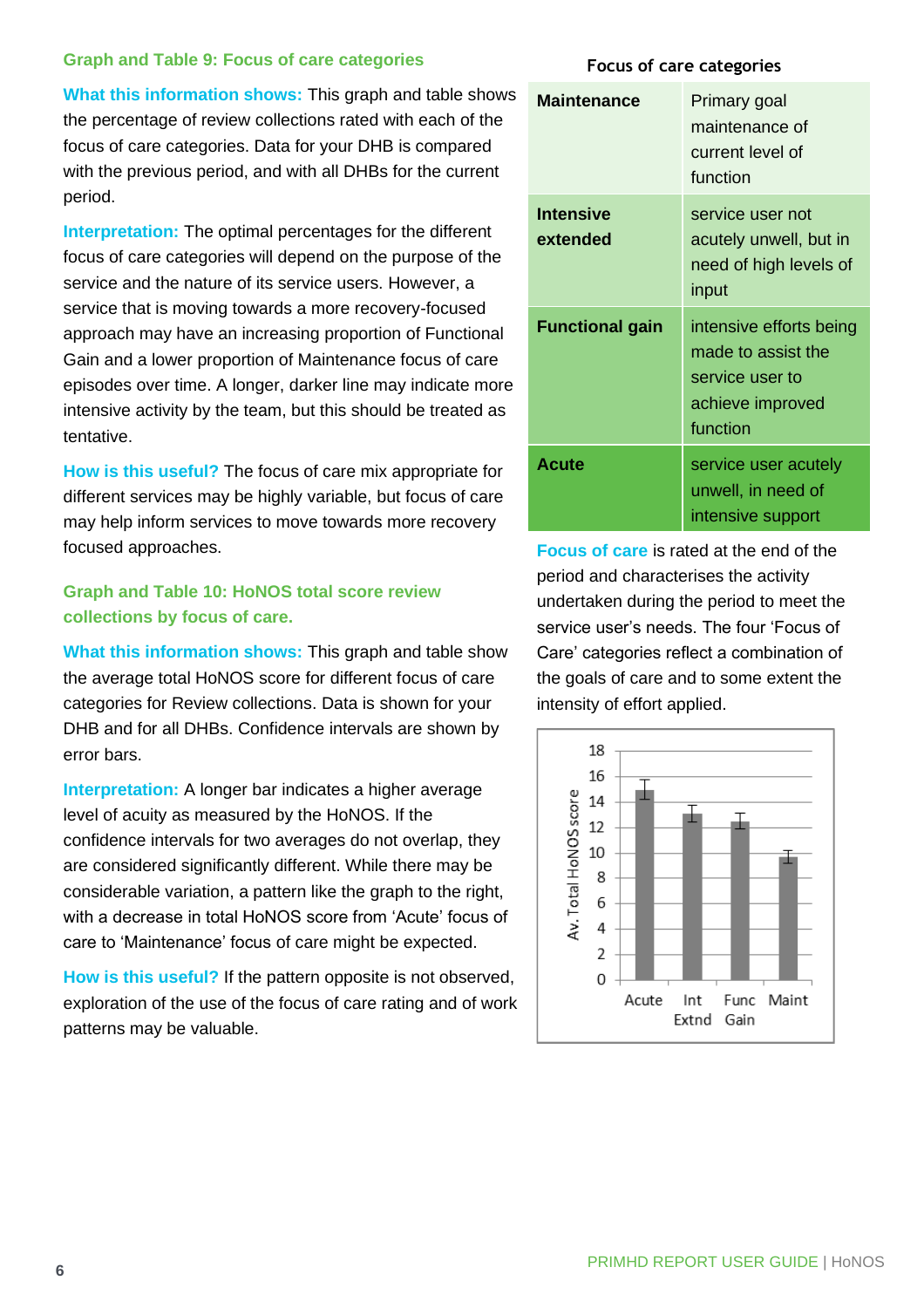### **Collection completion and validity**

**Graph and Table 11: Percentage of service users with at least one collection during period. Graph and Table 12: Percentage of admission and discharge collections completed.**

**What this information shows:** These graphs and tables indicate the percentage of service users who data is available for. Data for your DHB in the last time period is compared with the previous time period, with the average for all other DHBs, and with minimum targets that have been set by the Ministry of Health.

**Interpretation:** The longer the dark bars, the higher the percentage of service users that data is available for.

**How is this useful?** These graphs and tables show how complete, therefore representative of your service, the available data is. To be accurate, and of the most use to your service, collections should be available for as many service users as possible. If completion rates are low then analyses of the data must be regarded as more tentative and potentially unreliable.

**Target:** The higher the percentage of service users with at least one collection, the better. The current targets for completion are shown on both the graph and table. These



These graphs are 'Stacked Bar Graphs'. percentage of service users who a collection has been completed for, and the percentage who a collection has not been completed for, for each collection type.

targets ensure the information can be as valid and useful as possible. For further information on compliance please see [www.tepou.co.nz/outcomes-and-information/achieving-collection](http://www.tepou.co.nz/outcomes-and-information/achieving-collection-compliance/115)[compliance/115](http://www.tepou.co.nz/outcomes-and-information/achieving-collection-compliance/115)

#### **Graph and Table 13: Percentage of invalid collections.**

**What this information shows:** A HoNOS is considered valid if 10 or more of the 12 items have been rated. These graphs and tables indicate the percentage of HoNOS collections for which 10 or more items were rated. A minimum target for valid collections is shown on the graph and table.

**Interpretation:** The longer the dark bars, the higher the percentage of collection with enough completed items to be considered valid.

**How is this useful?** These data also help to indicate how complete the data set is. More valid collections mean you will have data on a larger proportion of your service users and so your data will more accurately represent your service users and services. However, this doesn't guarantee that individual ratings have been completed accurately but it is an important first step in indicating the validity and representativeness of the data.

**Target:** The higher the percentage of valid collections, the better. Current targets for valid completion are shown on the graph.